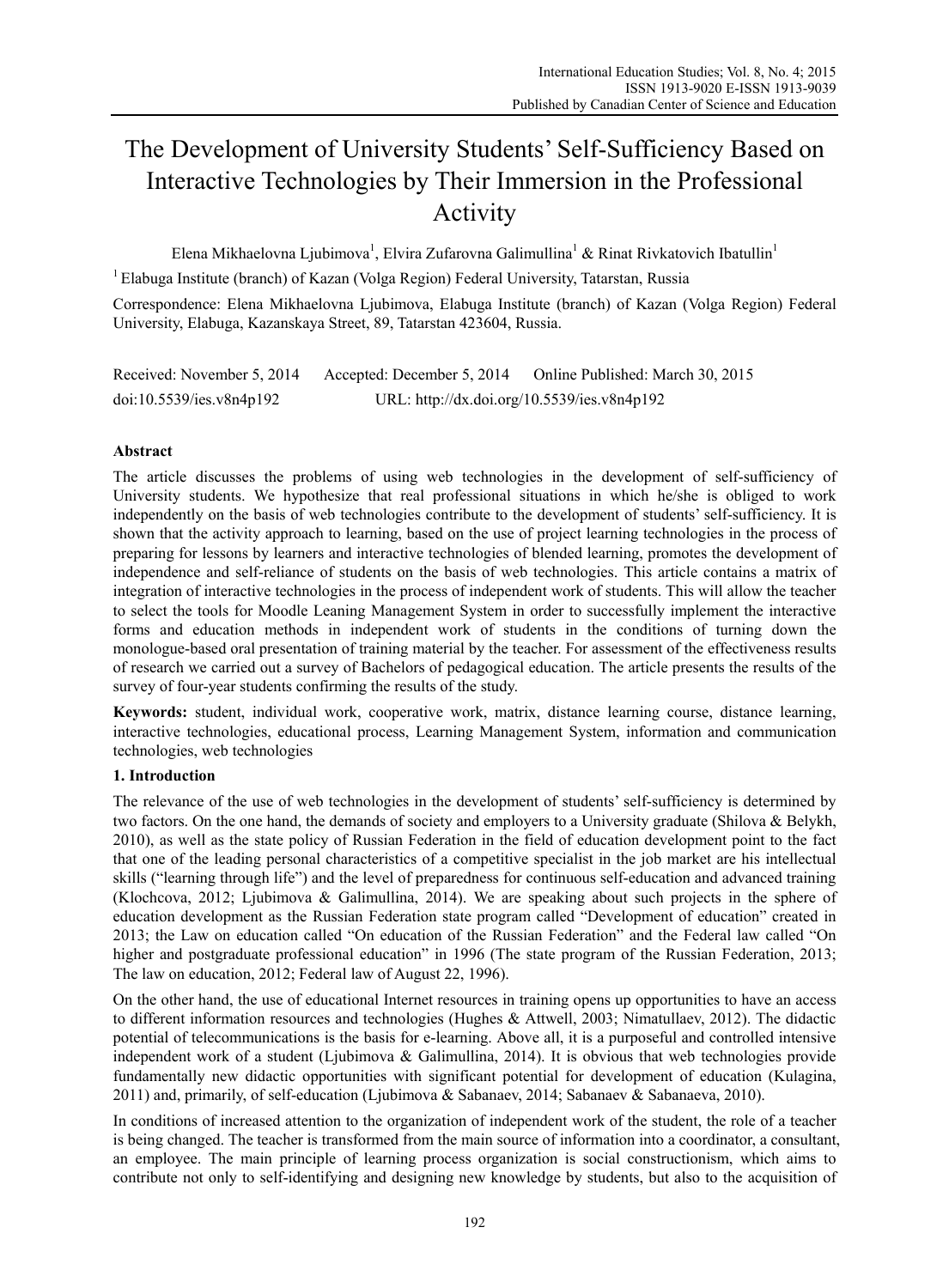tools for getting new knowledge and ways of action. Training is much more effective if the learner creates something for others and passes on his knowledge and experience (Costello, 2013). Thus, a student turns into a teacher, i.e. the roles change. In such cooperation, in our view, a waiver from a monologue-based oral presentation of training material by the teacher is relevant. Learning becomes more interactive.

Interactive learning is one of the most important ways of improvement of students' training in a modern high school. The main methodological innovations are directly related to the use of interactive technologies and teaching methods. Moodle Learning Management System is considered to be a quite powerful interactive learning organization source.

The concept of "interactive" comes from the English "interact". Interactivity is a way of cooperation in a form of a dialogue in real or virtual (using a computer) space based on the subjective position of the participants of the cooperation (Golovanova, 2014). Interactive learning is a special form of organization of cognitive activity. It implies very specific and predictable goals. One of these goals consists in creation of a comfortable learning environment in which a student or a listener feels his successfulness and intellectual capacity, which makes the learning process rather productive (Galimullina, 2014).

The current training system is not aimed at developing the abilities of students to self-learning. The formation of the students' abilities for self-education on the basis of web technologies happens randomly, slowly and inefficiently. Primarily this is due to teachers' lack of scientific and methodological base, clear understanding of the problems, which may rise in the use of web technologies with the intention of students' independent work development in the conditions of Moodle learning management system usage, which is based on the idea of social constructionism. So, currently, there is a need to develop and validate methods that promote the independent activity of students on the basis of web-technologies in the conditions of use of distance learning systems. Undergraduates of pedagogical education are no exception to this. The modern teacher must constantly carry out professional self-education and have ability to self-organization using the tools of information and communication technologies (DeLong, 2009).

We have hypothesized that the development of students' self-sufficiency contributes to the integration of interactive technologies and real professional situations in the educational process, in which a student has to work independently on the basis of web-technologies.

The purpose of the study is to determine the pedagogical conditions of immersion of future teachers into practical pedagogical activity on preparation for classes with students of their groups, which will contribute to the development of students' abilities for independence on the basis of web technologies. We also aim to identify the principles, opportunities and tools for learning management systems in integration of interactive forms and methods of education in independent work of students in the conditions of waiver of monologue-based oral presentation of training material by a teacher.

#### **2. Material and Methods**

#### *2.1 Interactive Learning Is the Basis of Students' Self-Sufficiency and Independence*

The learning process based on the use of interactive teaching methods is organized with respect to the involvement of all the students of the group into the learning process. Cooperative activity means that each person does his own special individual contribution: in the course of work students exchange their knowledge, ideas and ways of activity. The individual, pair and group works with documents and information sources are organized, the project work and role plays are used. Interactive methods are based on the principles of interaction and activity of trainees, basing on group experience and feedback. This creates an environment of educational communication, which is characterized by openness, interaction between the participants, the equality of their arguments, the accumulation of collective knowledge and the possibility of mutual evaluation and control (Galimullina, 2014; Andronova, 2013; Leonova, 2008).

As for traditional education, its main purpose is to transfer the necessary amount of knowledge to students. The teacher translates the already thought-out and differentiated by him-/her- self information and necessary skills that from his/her point of view must be developed in students. The challenge of students is as soon as possible and accurately reproduce the knowledge generated by the teacher. Obtained in the course of such training knowledge has an encyclopedic nature and represents a certain amount of information on various subjects, which in the minds of students exists in the form of thematic blocks, sometimes without any semantic connection to each other.

The knowledge gained with the use of interactive methods in the learning process acquire different forms. On the one hand, they represent some information about the surrounding world, the peculiarity of which is that the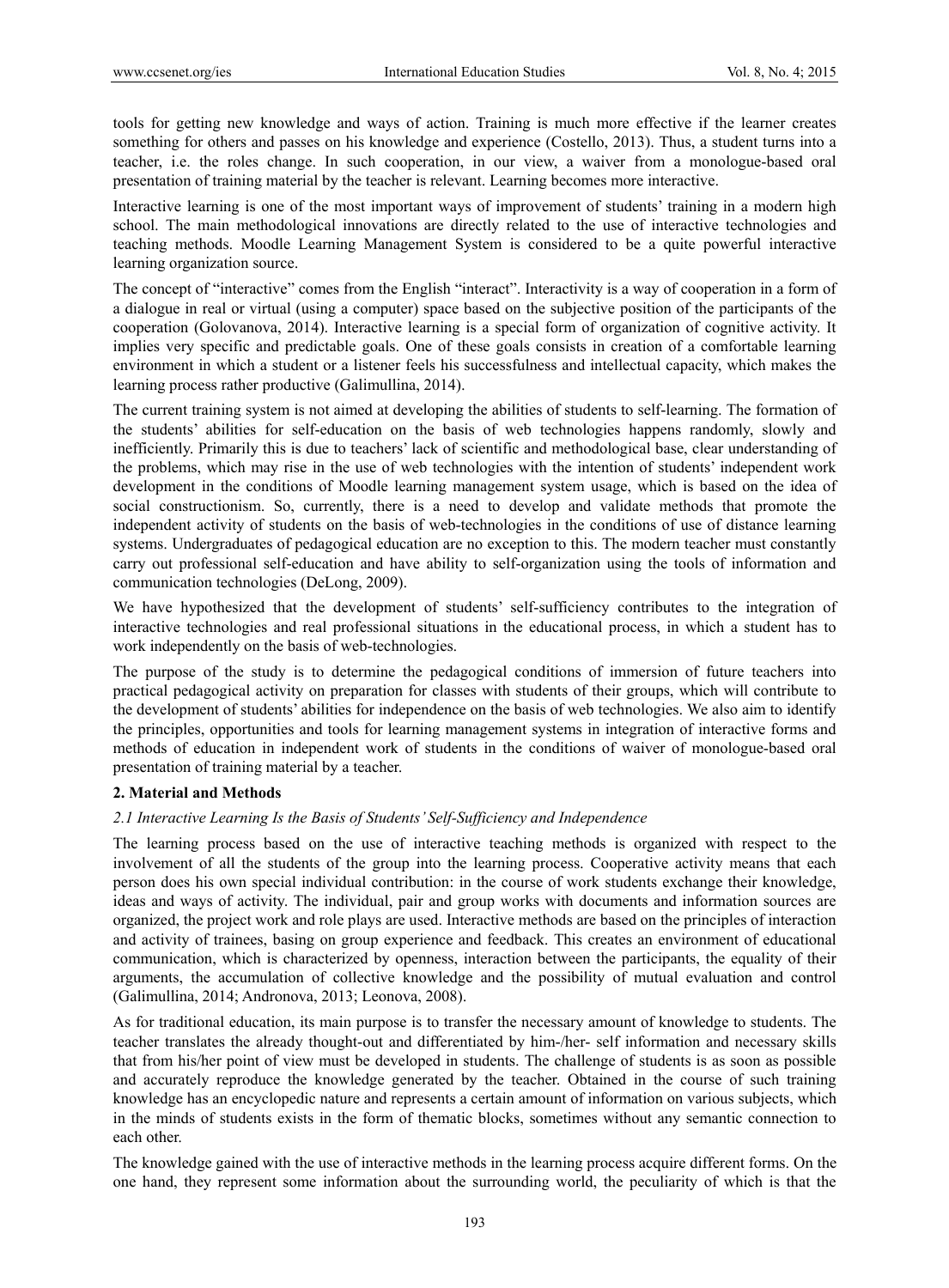student gets it in his own activity process. On the other hand, a student in the process of interaction in class with other students and the teacher masters the system of proven ways of activity in relation to himself and to the group, and acquires various mechanisms of knowledge search. Therefore, existing knowledge is also a tool for self-acquisition of new information (Rodrigues, 2005).

Thus, the goal of interactive learning is the creation by a teacher of the conditions under which the student will discover, acquire and construct the knowledge. This is a fundamental difference between the goals of active learning from the traditional one. This principle implies a transfer of a teacher to a new level of relationship with the students. Preserving all his experience, a teacher should become "a wise source of knowledge" for them, that is to say a person who not only gives his students a certain amount of knowledge, but also directs and guides them to an independent way of finding information. It helps to be open to the possible participation of other people in learning situations and enables all the participants to share ideas, listen to others, ask questions, and to organize communication (Asafova & Golovanova, 2013).

#### *2.2 Tooling of Moodle Learning Management System in the Implementation of Interactive Learning*

To implement the above principle in Moodle LMS is a powerful tools (forums, wikis, glossaries, databases, seminars, blogs, private messages), which provide opportunities for both student and teacher to participate in the creation of general knowledge. In addition, students' rights can be extended to the rights of the teacher. Thus, the student learns in more active, interactive communication. An even greater effect can be achieved, if the activity of the learner and his results are available to other participants. This makes the student to take more responsibility for the results, as more attention is paid to the self-examination and thinking that significantly improves learning. Moodle LMS has a set of tools to implement this principle:

- Forums of various types;
- Wiki, which one can use in organizing collective work with documents;
- Glossary that allows you to organize collective work on a list of terms that will be automatically contacted by all the content of the course;
- Database, which is an extension of ideas glossaries to work on your favorite structured records;
- Seminars that allow to organize multi-position, multi-criteria assessment of students;
- Blogs.

These and other tools of Moodle can be used for active exchange of opinions, discussion, etc. In this environment, not only the learning process becomes effective, but also the students get the opportunity to acquire skills independent work on the basis of web-technologies and learn to work "in a team", critically evaluate the information obtained and back up their opinions. In this work the LMS has a transparent character (Costello, 2013). Using external applications and including references to resources are an obligatory requirement for modern LMS courses that allow you not only to expand the range of sources of information, but also to encourage students to independent educational and professional activity on the basis of web-technologies.

Teachers of Elabuga Institute of Kazan Federal University take classes using interactive methods and forms of education. In the current system of educational activity of students of the University educational forms are based on the organization of the process of independent work. First of all, the forms and methods of training should promote the active work of the teacher with the use of distance learning techniques and methods, as well on the basis of the LMS (Ljubimova & Galimullina, 2014). At the University the platform Moodle LMS is being actively used which allows to create distance learning courses, including all necessary training, support and control materials (or links to them), that is, the educational content is in constant free access for students.

The usage of a distance course, in our opinion, allows to organize classes without a systematic and consistent, monologue-based oral presentation of training material by a teacher, typical for traditional delivering of lectures. Instead, teachers carry out introductory, installation, and final lessons having an information-explanatory function. During these lessons, the teacher identifies the problems and the aim of the course, the plan and the logical sequence of the study, explains the methods of work with it and distance learning course itself, as well he/she recommends the basic and additional literature. Thus, a complete waiver of delivering lectures, instead of it the lecture material is developed by students in the process of cooperative work in the information environment of distance learning course. As required the teacher carries out an explanatory or corrective training, within it a more complex material, requiring the participation of him/her is considered. During the cooperative work all the participants interact with each other, share information, solve different problem together, model the situation, evaluate the actions of others and their own behavior and so on. On the final lecture, the teacher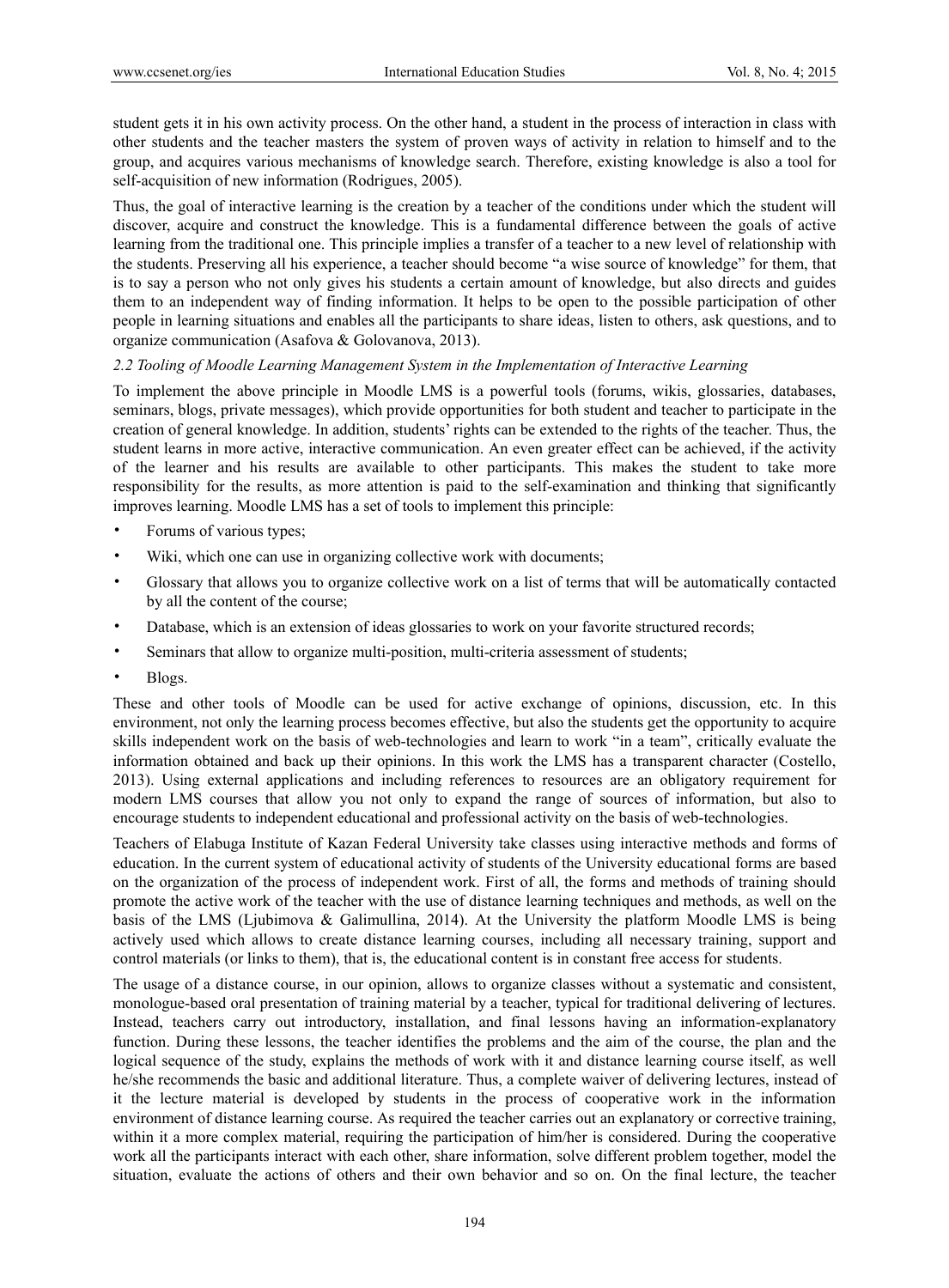together with the students highlights the main ideas of the course and shows how to use the obtained knowledge in practice and sets interdisciplinary connections (Galimullina, 2014). Moreover, the course contains a training forum where participants ask questions and discuss problems encountered in the process of doing practical tasks, as well as exchange views on educational issues. Students can always ask questions on - and offline on-site distance learning or during the installation auditory lessons.

## *2.3 Modeling the Future Professional Activity by the Student*

The process of formation of skills for independent learning activities based on web technologies student must be arranged in the process of immersion in the future professional activity. We identified various ways of such immersion, one of which is the practical work of the student on the preparation and conducting classes with students of his/her group.

A Bachelor of teacher education is yet not ready to develop the technology of preparation and conduction of the practical lessons, but he is able to learn how to teach the students like him/her. In the learning process the learner is given the opportunity to model their future professional activity in preparing and conducting classes in one of the laboratory practical work with students in their group. The experience will allow the student to gain ideas about future profession and prepare for the acquisition of professional competencies.

With the aim of immersing students in the professional activities, the laboratory classes are held in cooperative work, which presupposes joint activities in small groups (the group size is determined by the number of students in the subgroup). In the process of project activity the students gradually master the modules of the course (see Table 1), the result of which is conducting classes with students of their group, acting as teachers. In preparation for the lesson, which will be conducted by a small group, students consult with the instructor as needed, which they define themselves.

The content of the student's activity in this case is his activity as the teacher - developer of the class. For conducting an effective lesson, the student (at the same time the teacher) should pass all the stages of preparation to it: from the study of the content and development of software to planning and assessment materials. In these circumstances, in our opinion, the most suitable for the organization of classes is the technology of project activity.

Taking into consideration the orientation of the learning process to development of the ability of students to self-learning activities on the basis of web-technologies in the context of immersion in activities of a teacher on preparation and training, the use of LMS is the most profitable and justifiable under implementation of blended learning (Ljubimova & Sabanaev, 2014; Bailye, 2013). On-site distance learning of Kazan Federal University, we have created a number of distance learning courses, which are the basis of the idea to use interactive learning, immersing students in professional activities applying to project technology.

Each module of this course is a cluster step of project activity towards the development of a student's ability to act as a teacher, in terms of active interaction with his team members and the teacher, expressing scientific and creative thinking, ability to evaluate his/her own activities and the activities of others, to build forecasts and to correct mistakes. The modules involve unconventional independent work aimed at solving problems of the course. Tasks are done by the student or, if necessary, with the support of group mates and the teacher.

In the module there are: sources of information; tasks in which students submit the results of their work at this stage; educational forums in which the participants express their opinions on educational issues; a forum of reflection, in which the results and difficulties encountered in the process on this stage are discusses. In addition, students can always ask questions, to resolve their difficulties on- and offline on-site distance learning of Elabuga Institute of Kazan federal University and in class. The final module includes: a Glossary of the course, the educational forum called "Let's analyze the results" and "Book of complaints and suggestions. In the "Book of complaints and suggestions" students leave their comments and suggestions on the course, which can help the teacher to analyze the results, adjust the structure, content and forms of organization of the learning process.

## *2.4 Network Communities as the Component of the Professional Space of Future Teachers*

One of the new attributes of a professional space of a competent teacher meeting modern requirements, implementing an individual plan of self-education, including Internet resources, to maximize self-realization and self-actualization are network communities of teachers. Professional network of teachers is a database of educational information resources. This is the place for professional communication, exchange of experience and training. A university teacher must be a member of such communities, and attract students. In the process of learning students must declare about themselves in the network of professional communities and work actively in them. The issues discussed in the forums, discussions, etc. face to face and in the distance course can get a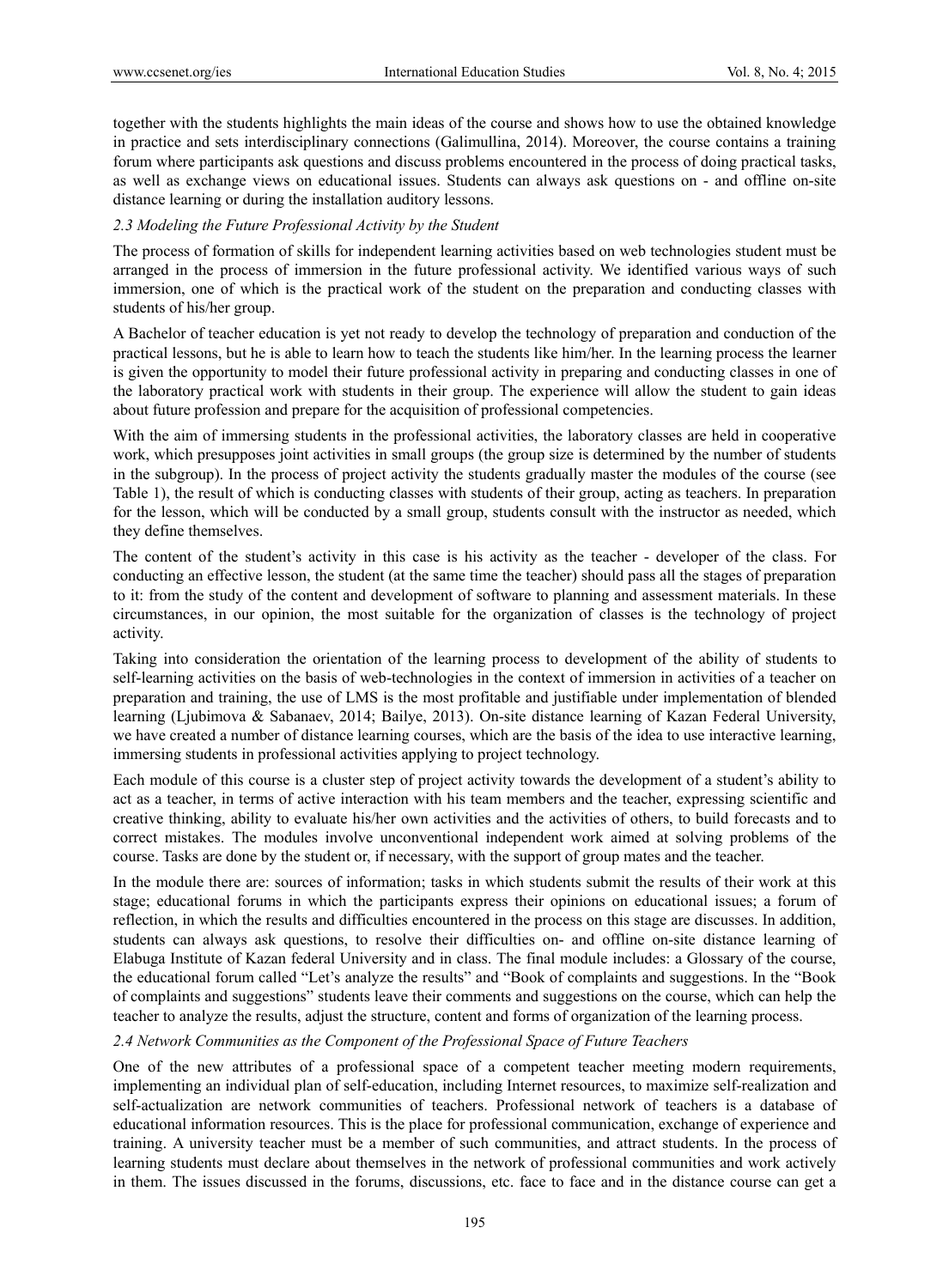broader discussion in forums, webinars, etc. of the network communities of teachers.

#### **3. The Results of the Investigation and Discussion**

For determining the efficiency of the learning model we used, we had selected students of the fourth year (groups 110, 111 of Elabuga Institute of Kazan Federal University) mastering the discipline of "Information and communication technologies in education". To estimate the effectiveness we used the survey and expert assessment of studies conducted by the listeners of the course.

The introductory survey of students showed that 76% of students had difficulties in the search and selection of the necessary factual material for classes, 87% had difficulty in finding, installing and learning software applications (including educational), 91% had never trained and never had lessons, 98% didn't know how to work in the social communities of teachers.

To the questions: "Do you know how to participate in cooperation (cooperative work) and joint activities with the teacher and fellow students; work individually and in a group: find general solutions; to formulate, prove and defend your opinion?", "Can you act as a developer of an electronic presentation accompanying your report?", "Can you learn software tools of information and communication technologies and confidently use them in training and independent work?", "Do You know how to search for information and software products in the field of media using a variety of sources (print, electronic, distributed in the Internet)?", "Do you know how to interact in the Internet for educational purposes?", the vast majority responded positively (about 96%). However, in the process of learning the students noted that these questions were answered without awareness of the fact that their views on the specified activity did not coincide with reality.

The analysis of conditions for the development of students' self-sufficiency on the basis of interactive technologies by immersing in professional activities allowed us to make up a training model.

The model is based on the following principles:

- Integration of interactive forms and methods of learning;
- Waiver of oral presentation of educational material by the teacher;
- Immersion of future teachers in practical pedagogical activity;
- Increase of students' independence and self-sufficiency on the basis of web-technologies;
- Use of Learning Management System tools.

The structure of this learning model can be represented in the form of the scheme shown in Figure 1.



Figure 1. The structure of the learning model, ensuring the development of skills of self-sufficiency of students on the basis of interactive technologies by immersing in a professional activity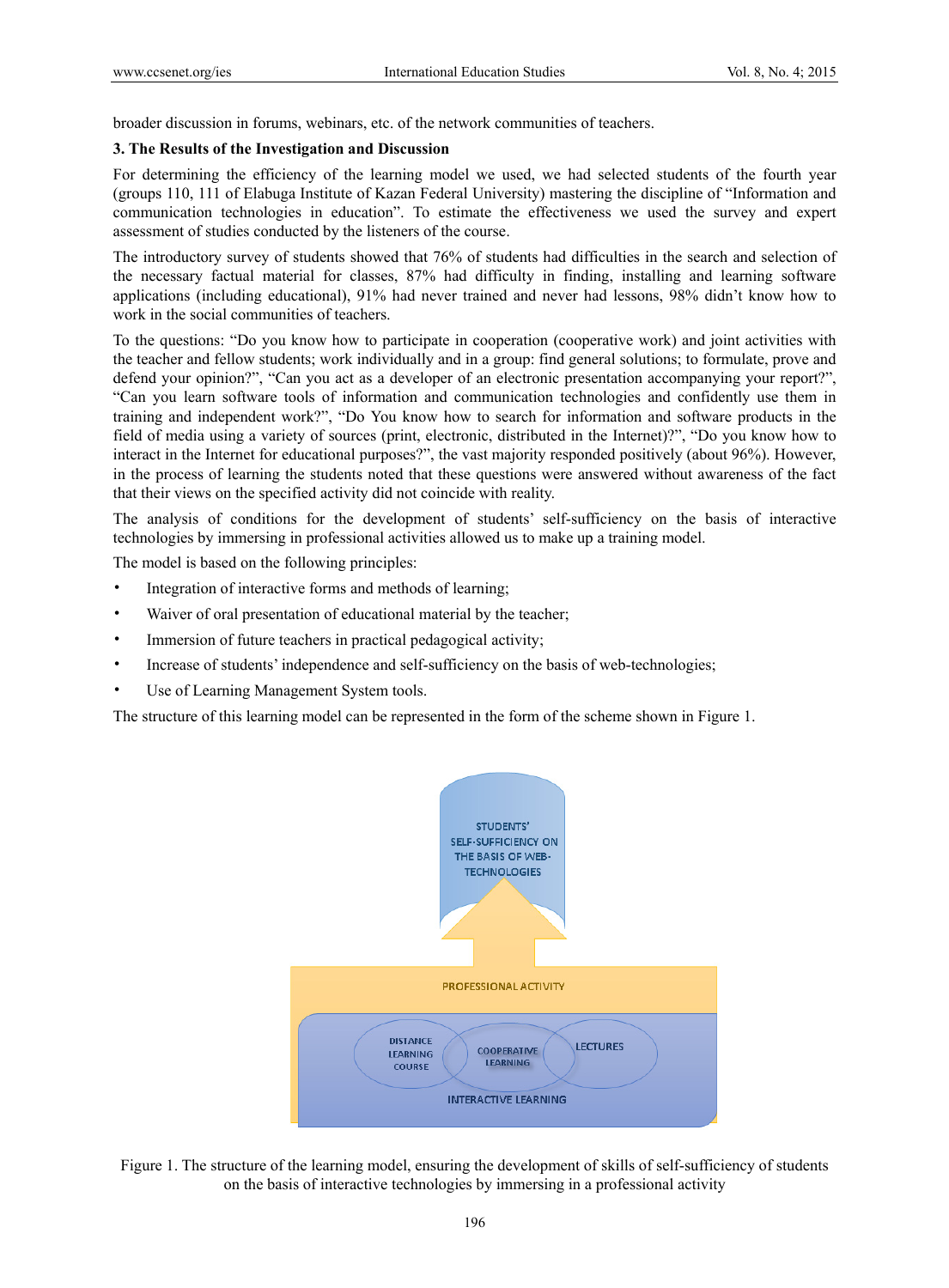In implementation of the developed model, the following online form classes were the most effective:

- The method of discussion ("Round table", "Brainstorm", "Aquarium", "Snowball" and others);
- The method of cooperative learning ("Learning Together", a joint work of a group of students with the teacher);
- The interactive technologies of e-learning in distance course on the platform Moodle Learning Management System, as well as different types of interactions of the participants in the educational process:

student  $\leftrightarrow$  interactive content;

student  $\leftrightarrow$  student:

student  $\leftrightarrow$  teacher.

One of the key points of our model is the technology of project activity in a distance course, the result of which is the held lesson with the students of their group (see Table 1).

| Module<br>#    | Module theme                                                       | Tasks of the module                                                                                                                                                                                                                                             |
|----------------|--------------------------------------------------------------------|-----------------------------------------------------------------------------------------------------------------------------------------------------------------------------------------------------------------------------------------------------------------|
|                | The choice of the lesson<br>theme                                  | To get an idea what content should be included in the chosen theme and to<br>learn the demands of the results of learning.                                                                                                                                      |
|                | Theoretical<br>material<br>survey                                  | To examine basic sources of information; to get the point of the main<br>issues; make a plan.                                                                                                                                                                   |
| 3              | The study of software<br>products on the subject<br>of the lesson. | To download the necessary software distributions, see the documentation;<br>install programs on the computer; to learn to work in programs; to create<br>their own resources, using the studied programs.                                                       |
| $\overline{4}$ | Planning the activities of<br>the lesson.                          | To formulate the objectives of the lesson and its results; t make a plan; to<br>determine the methods and forms of organization of educational process;<br>to consider forms of control; to develop detailed lesson plan; to make up a<br>system of assessment. |
| 5              | Development<br>of<br>materials of the lesson                       | Preparation of didactic and other accompanying materials: demonstration,<br>practice controlling.                                                                                                                                                               |
| 6              | Organizing<br>and<br>conducting<br>classes.<br>Summarizing lessons | Consideration of the organizational issues of training; management<br>trainees; awarding grades.                                                                                                                                                                |

Table 1. Module theme-stages of project activity

The analysis of conditions for the implementation of interactive learning and opportunities of LMS Moodle for their support, we developed a matrix integration of interactive technologies in the process of independent work of students (Table 2).

| Principles<br>interactive<br>learning<br>realization | of | Possibilities of Moodle LMS to ensure the<br>implementation of interactive learning                | Tools of Moodle LMS to ensure the<br>implementation of interactive learning                           |
|------------------------------------------------------|----|----------------------------------------------------------------------------------------------------|-------------------------------------------------------------------------------------------------------|
| Comfort                                              | 1n | Educational content is always available, and<br>it's presented in a convenient form                | Resources: hyperlink, book, folder, note,<br>page, file.                                              |
| training                                             |    |                                                                                                    | Elements of the course: database, wiki, an<br>external application, interactive lecture,<br>Glossary. |
| Feedback                                             |    | of<br>Implementation<br>different<br>of<br>types<br>interaction of participants of the educational | Resources: explanation, page file.<br>Elements of the course: profile, wiki, an                       |

Table 2. The matrix of integration of interactive technologies in the process of independent work of students.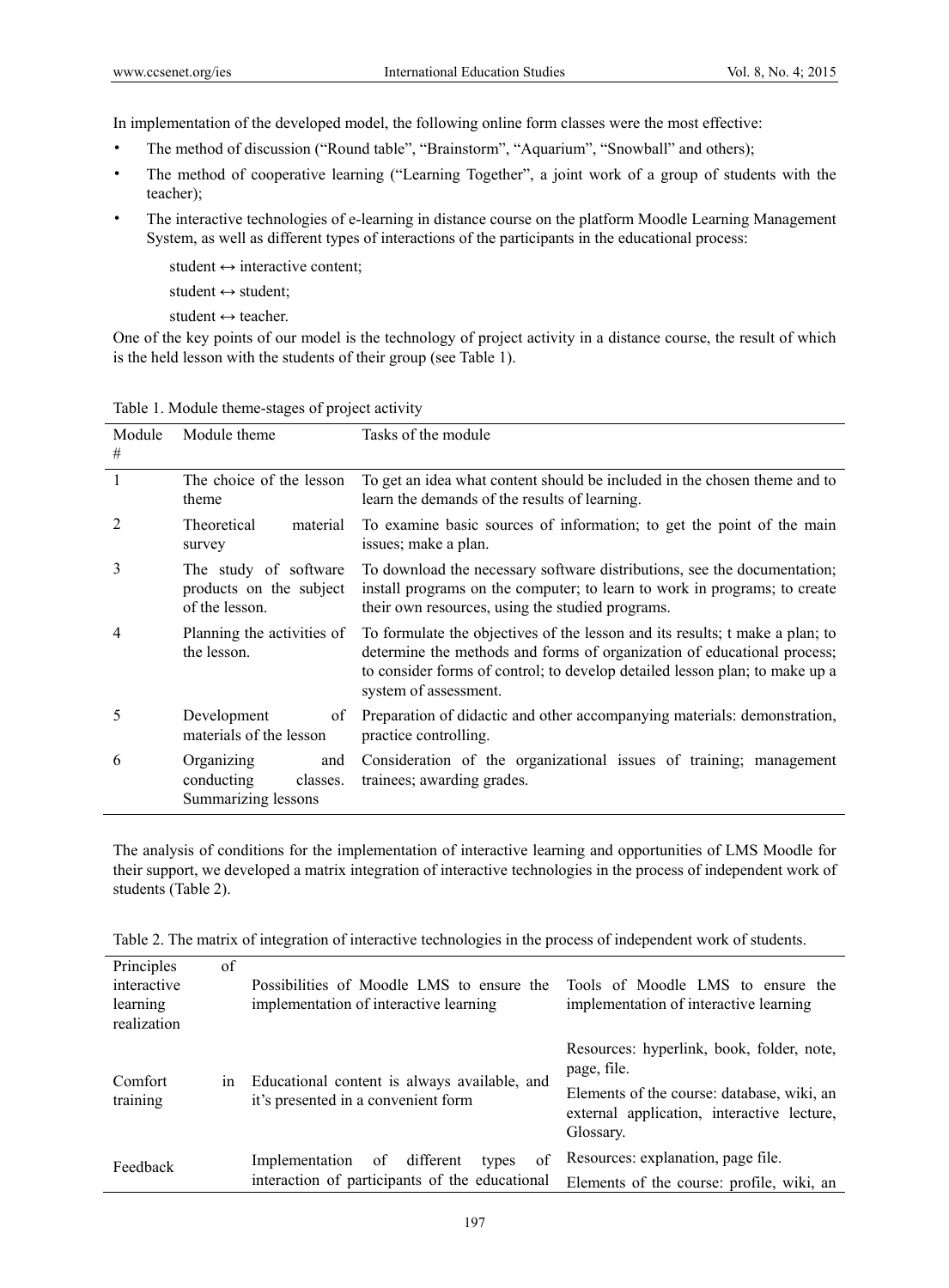|                                      | student $\leftrightarrow$ interactive<br>content.<br>process:<br>student $\leftrightarrow$ student, student $\leftrightarrow$ teacher | external application, interactive lecture,<br>seminar, assignments, quiz, chat, forum,<br>survey, feedback.           |
|--------------------------------------|---------------------------------------------------------------------------------------------------------------------------------------|-----------------------------------------------------------------------------------------------------------------------|
| Cooperative<br>activity of students  | Organization of individual, pair and group<br>work with the aim of fulfilling the tasks and<br>accumulating collective knowledge      | Elements of the course: wiki, an external<br>application, seminar, Glossary,<br>chat.<br>forum, poll.                 |
| Mutual controlling<br>and estimation | educational environment for free<br>Open<br>interaction, mutual evaluation and control                                                | Elements of the course: wiki, an external<br>application, seminar, assignments, test,<br>Glossary, chat, forum, poll. |

The model of learning based on the immersion of students in the future professional activity, using interactive technologies with the aim of developing independent activities of students on the basis of web-technologies turned out to be successful. Re-survey of students showed that 97% got rid of the difficulty in finding and selecting the necessary factual material for classes, 93% successfully coped with the task of finding, installing, and learning software applications (including educational ones), 99% had registered and are constantly working in the social communities of teachers.

To the questions: "Do you know how to participate in cooperation (cooperative work) and joint activities with the teacher and fellow students; work individually and in a group: find general solutions; to formulate, prove and defend your opinion?", "Can you act as a developer of an electronic presentation accompanying your report?", "Can you learn software tools of information and communication technologies and confidently use them in training and independent work?", "Do You know how to search for information and software products in the field of media using a variety of sources (print, electronic, distributed in the Internet)?", "Do you know how to interact in the Internet for educational purposes?", the vast majority responded positively (about 91%). It is less than in the first attempt, but the answers were given in accordance with the reality.

#### **4. Conclusion**

The elaborated training model has allowed to successfully determine the pedagogical conditions of immersion of future teachers in practical pedagogical activity on the preparation and holding lessons with students of their group in the course called "Information and communication technologies in education", which contribute to the development of students' abilities of independence and self-sufficiency on the basis of web-technologies. This is promoted by the activity approach to learning, based on the use of project learning technologies in the process of preparing and conducting classes by students using blended learning.

We have shown that the basis of independent work of students can be guided; interactive technology and teaching methods that would eliminate the passivity of students in the classroom and enhance their cognitive activity. Independent work-based interactive teaching methods, characterized by activation, allow the student to master the tools for independent acquisition of new knowledge and ways of action. As a result, the interactive forms of learning take on new depth and significance in the organization of independent work of students. The matrix we have developed will allow the teacher to carry out the selection of tools for Moodle Learning Management System for the successful integration of interactive forms and methods of education in independent work of students in the conditions of the waiver of a monologue-based oral presentation of the training material by the teacher.

The proposed training model, based on immersion of students from different qualifications and profiles into the future professional activity using in-person and distant interactive technologies, is successfully piloted by teachers of Elabuga Institute of Kazan Federal University. For the development of the proposed training model it is necessary to work out guidelines for teachers for its further usage.

## **References**

- Andronova, T. A. (2013). Active and interactive forms of training for bachelors and masters. In T. A. Andronova, & O. A. Tarasenko (Eds.), *Legal education and science, 2*, 33-37.
- Asafova, E. V., & Golovanova, I. I. (2013). *The potential of interactive technologies in the preparation of a modern teacher*. Retrieved from http://kpfu.ru/publication?p\_id=76725
- Bailye, M. (2013). Moodle in the Classroom: An "in the trenches" perspective. In *Proceedings of the 2nd Moodle Research Conference* (MRC 2013) (pp. 74-83).